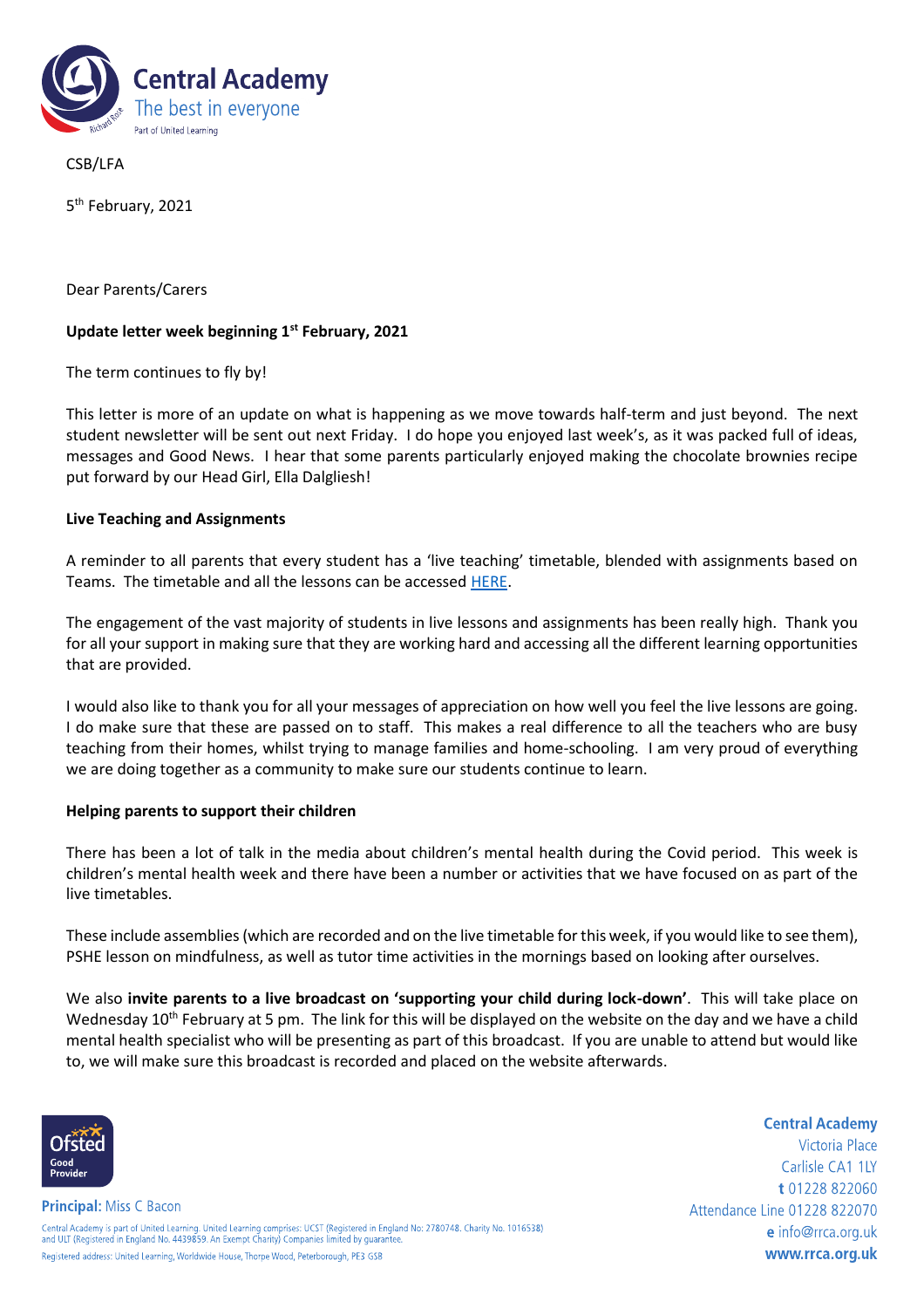Please also remember that if you need any support or advice beyond the academic, please use the support email [Centralsupports@rrca.org.uk](mailto:Centralsupports@rrca.org.uk) .

## **Communication with the Academy**

A gentle reminder that when staff are working from home, they use an App called Horizon to call you. This often shows up on mobiles as coming from locations where you would not normally expect a call e.g. Kettering, Norwich etc.

I realise that this means that some parents do not then pick up the phone and so often it is a member of staff trying to contact you about your child!

Please do answer if you are able to as staff make these calls because they need to speak to you.

## **Year 9 Options Evening**

As Year 9 students approach the very important time of choosing pathways for their GCSEs, we have invited parents of Year 9 students to attend a live broadcast on Thursday 11<sup>th</sup> February at 5 pm.

We will be talking you through the pathways process and providing vital information on our GCSE curriculum. This year, perhaps more than ever, it is really important that parents and their children know what options are available to them to allow students to follow the best possible pathway as they start Key Stage 4.

If you are unable to attend, the talk will be recorded and will be accessible from the Academy website.

#### **Sixth Form Taster Day**

Sixth Form Taster Day will take place on Tuesday 23rd February. Year 11 students please check your emails on Monday for the link to sign up for taster day options for Sixth Form!

#### **Half-Term**

Following some requests for clarification, schools are not expected to remain open to vulnerable children and children of critical workers over half term. I am letting you know this now so that you have time to make alternative arrangements if necessary.

#### **Upcoming Events over the next 2 weeks**

3.15 – 6 pm, Tuesday 9<sup>th</sup> February – Year 11 Parents' Evening 5 pm, Wednesday  $10^{th}$  February – Live Broadcast – 'Supporting your child during lockdown' 5 pm, Thursday  $11<sup>th</sup>$  February – GCSE Options Evening **February Half Term: Monday 15th – Friday 19th February** Tuesday 23rd February – Sixth Form Taster Day

#### **Yr 11 and Yr 13 Exams**

We are still waiting for confirmation on what will be happening here. As yet, no further concrete and definitive information is available on this but we are expecting an announcement very soon. You may be aware that the government consultation on this came to an end on 29<sup>th</sup> January and as soon as we know what is happening, we will let you know and plan for this accordingly in school.